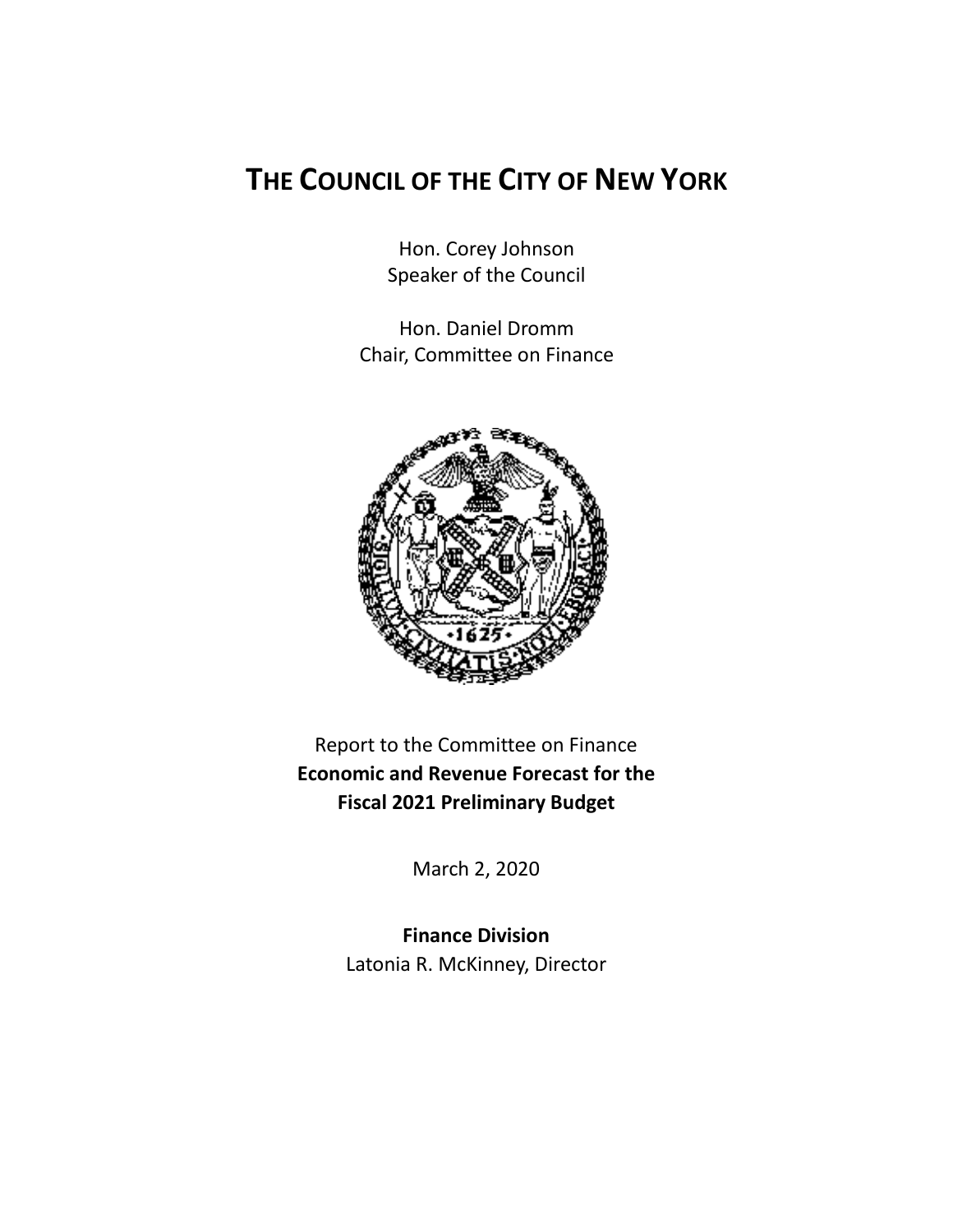# **Revenue and Economics Unit**

#### **Raymond Majewski, Deputy Director, Chief Economist**

#### **Emre Edev, Assistant Director**

#### **Paul Sturm, Supervising Economist**

Kendall Stephenson, Senior Economist William Kyeremateng, Senior Economist Davis Winslow, Senior Economist Nashia Roman, Economist Andrew Wilber, Economist Hector German, Economist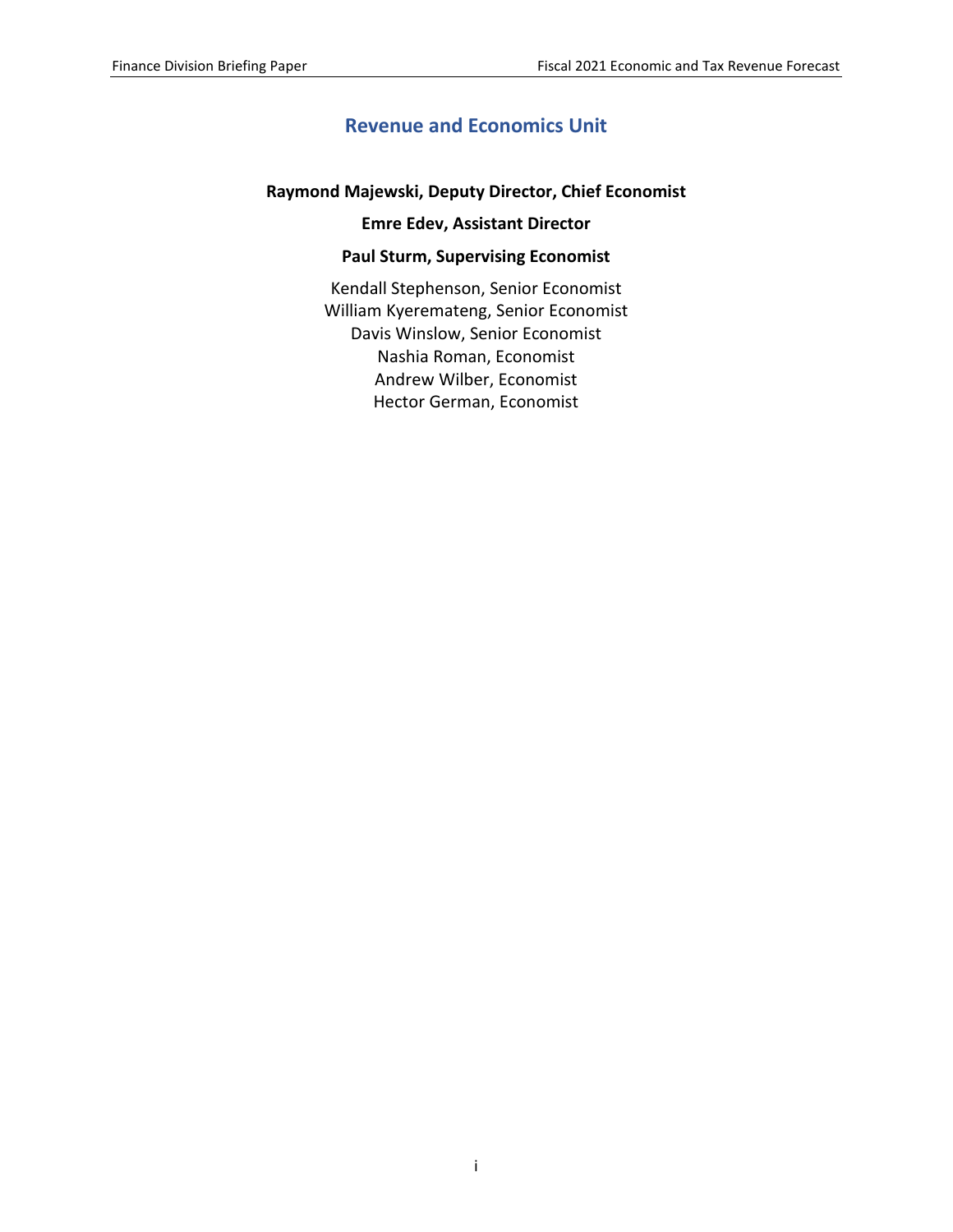# **Table of Contents**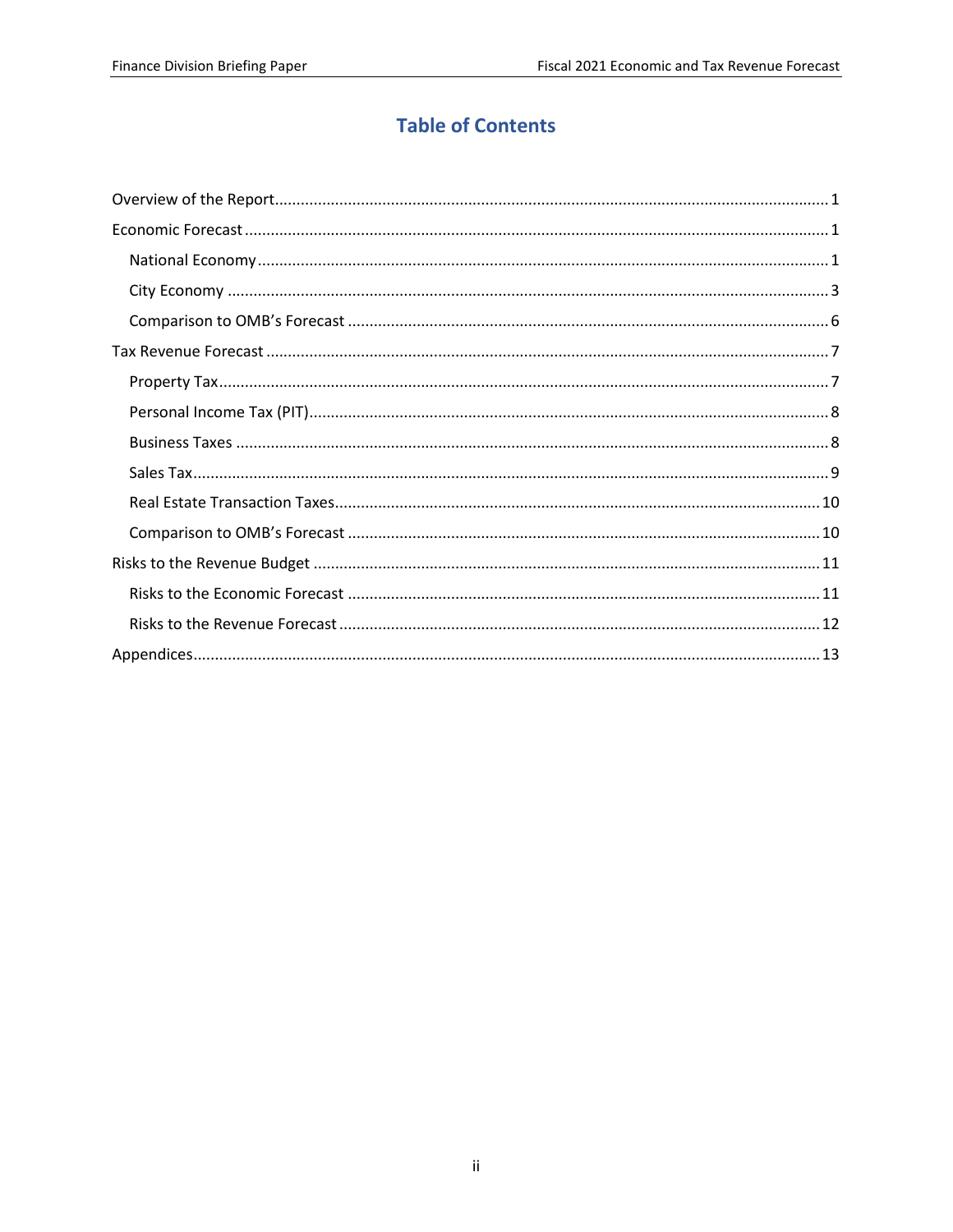# <span id="page-3-0"></span>**Overview of the Report**

On March 2, 2020, the New York City Council's Committee on Finance will hold the first hearing on the Fiscal 2021 Preliminary Budget (the Budget), released on January 16, 2020. Representatives of the Mayor's Office of Management and Budget (OMB) are expected to testify. This report, one of three prepared for this hearing, discusses the New York City Council Finance Division's economic and tax revenue forecast. The other two reports will focus on the overall budget with an emphasis on the expense budget and the capital budget.

The Finance Division forecasts that the U.S. and New York City economies will continue to grow in the coming years, though at a slower pace in the outyears. Both the national and City economies remain at or near full employment through the forecast period between 2020 and 2024, so slower growth can only be expected.

The Finance Division also forecasts City tax revenue to keep growing in the coming years. The Finance Division tax revenue forecast is above OMB's forecast by \$346 million in Fiscal 2020 and \$1,290 million in Fiscal 2021.

# <span id="page-3-1"></span>**Economic Forecast**

### <span id="page-3-2"></span>**National Economy**

As measured by real gross domestic product (GDP), the U.S. economy grew at a 2.3 percent annual rate in 2019, the slowest pace in three years, according to the "advance" estimate released by the U.S. Bureau of Economic Analysis at the end of January.<sup>[1](#page-3-3)</sup> GDP has not expanded by three percent or more for a full calendar year since 2005. The current expansion, now in its eleventh year, is expected to continue, but at lower-than-trend growth rates. GDP will increase 2.1 percent in 2020 and 2.0 percent in 2021, according to IHS Markit.<sup>2</sup>

Annual growth is unlikely to hit the Trump Administration's prediction of 3 percent, given the diminishing stimulus from the Tax Cuts and Jobs Act of 2017 (TCJA), as well as trade policy uncertainty.<sup>[3](#page-3-5)</sup> On the latter point, a number of tariffs enacted over the previous year have had the effect of reducing the country's trade deficit, but largely by reducing U.S. demand, not by raising U.S. production. Shortly after the U.S. imposed tariffs on China in September, for example, American companies reduced purchases from China. With a 'phase-one' trade deal now signed and certain tariffs reduced, imports from China will begin to climb in the coming months. Additional anxieties have also been calmed following President Trump's signing of the new North American trade agreement with Canada and Mexico. However, the president has instructed the Commerce Department to begin imposing tariffs on other U.S. trading partners, further frictions are certainly plausible, especially with the European Union.

<span id="page-3-3"></span><sup>&</sup>lt;sup>1</sup> "Gross Domestic Product, Fourth Quarter and Year 2019 (Advance Estimate), Bureau of Economic Analysis. <https://www.bea.gov/news/2020/gross-domestic-product-fourth-quarter-and-year-2019-advance-estimate>

<span id="page-3-4"></span><sup>2</sup> IHS Markit, 'Executive Summaries,' February 2020.

<span id="page-3-5"></span><sup>3</sup> Economic Report of the President. February 2020. Pg 299. [https://www.whitehouse.gov/wp](https://www.whitehouse.gov/wp-content/uploads/2020/02/2020-Economic-Report-of-the-President-WHCEA.pdf)[content/uploads/2020/02/2020-Economic-Report-of-the-President-WHCEA.pdf](https://www.whitehouse.gov/wp-content/uploads/2020/02/2020-Economic-Report-of-the-President-WHCEA.pdf)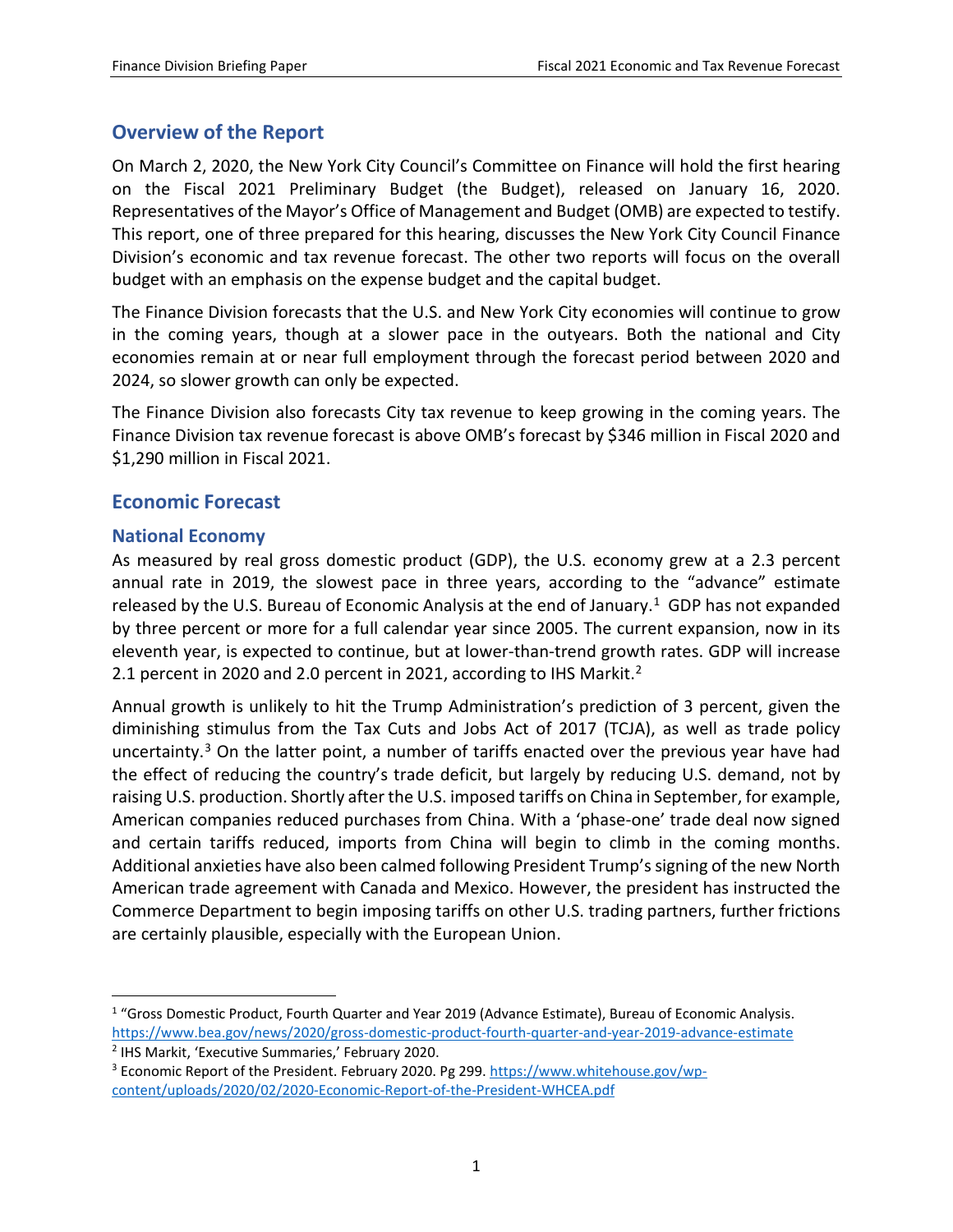Consumer confidence has hit two-year highs despite uncertainty around trade policies, and this has helped drive spending. Consumer spending is expected to grow 2.6 percent in 2020, 2.2 percent in 2021, and 2.1 percent in 2022.<sup>4</sup> That said, credit card debt more than 90 days overdue, rose to a record high in the final quarter of 2019. The number of people seriously behind on their payments has increased,<sup>[5](#page-4-1)</sup> and total credit card balances (\$930 billion) are well above the previous peak seen before the Great Recession (\$870 billion in the fourth quarter 2008).<sup>6</sup> As explained in the text box below, there are important ramifications to consumer-driven economic expansions.

Total nonfarm employment has risen every month for 112 months, averaging an increase of 1[7](#page-4-3)5,000 jobs a month in 2019.<sup>7</sup> The most celebrated achievement of the current expansion has been the decline in the unemployment rate, from a high of 10 percent to a low of 3.4 percent as of January 2020. Unemployment is expected to remain at this rate in 2020 and 2021 before increasing gradually – reaching 4.5 percent in 2024. Despite the lowest unemployment rate since 1969, growth in compensation has remained moderate. Real disposable income is expected to increase by 2.3 percent annually in both 2020 and 2021.<sup>8</sup> This would represent a raise of 16 cents for someone making the federal minimum wage of \$7.25 per hour.

All-in-all, continued economic growth is expected going forward, but at more moderate levels. The likelihood of a recession is low in the near-to-medium term.

<span id="page-4-0"></span> $4$  Id.

<span id="page-4-1"></span><sup>&</sup>lt;sup>5</sup> The proportion of credit card debt in serious delinquency rose to 5.2 percent in the fourth quarter, the highest level in almost eight years.

<span id="page-4-2"></span><sup>6</sup> Quarterly Report on Household Debt and Credit 2019:Q4. Federal Reserve Bank of New York. Research and Statistics Group.

<span id="page-4-3"></span>[https://www.newyorkfed.org/medialibrary/interactives/householdcredit/data/pdf/HHDC\\_2019Q4.pdf](https://www.newyorkfed.org/medialibrary/interactives/householdcredit/data/pdf/HHDC_2019Q4.pdf)  $7$  The Employment Situation – January 2020. Bureau of Labor Statistics. <https://www.bls.gov/news.release/empsit.nr0.htm>

<span id="page-4-4"></span><sup>8</sup> IHS Markit, "'Executive Summaries,' February 2020. Pg 4.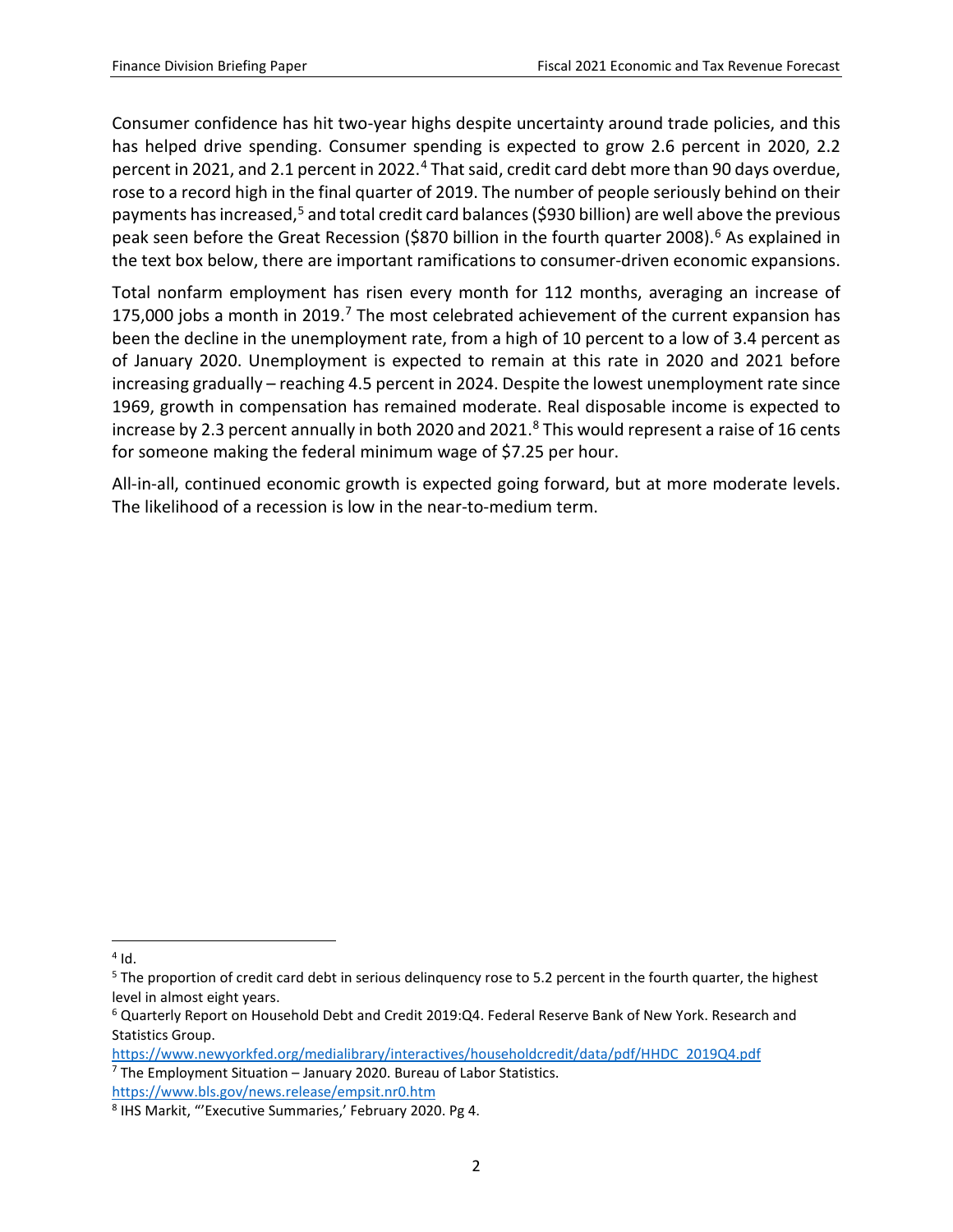#### IMPLICATION OF A CONSUMPTION-LED EXPANSION

As highlighted in recent commentary, the current economic expansion is the longest on record. Having beat out the previous record of 120 months between March 1991 and March 2001, February marked the 128<sup>th</sup> month of expansion, according to the National Bureau of Economic Research. Compared to previous expansions, however, this one has been particularly slow growing. GDP has grown by just 2.3 percent annually, compared to 2.8 percent in the expansion of the 1990's. Interestingly, the composition of that growth has also changed.

American households are responsible for fueling the bulk of activity in the economy, and this has become more and more the case in recent expansions. Personal consumption expenditures accounted for 68 percent of GDP in 2019, up from a low of 58.9 percent in 1967.\* This composition of growth matters for medium-term growth prospects. As discussed in Kharroubi and Kohlscheen (2017), economic growth is systematically weaker when it is led by consumption as opposed to investment.\*\* In other words, if the share of private consumption in GDP increases, future growth slowdowns are likely. In that sense, an investment revival may be necessary for the next sustainable expansion. It is unknown how long the divergence between consumers (willing to spend) and American businesses (reluctant to spend) will continue, but if business anxiety spreads to households – who then cut back their own spending – the likelihood of a recession is greatly elevated.

\*Share of gross domestic product: personal consumption expenditures. National Income and Product Accounts. US Bureau of Economic Analysis. <https://fred.stlouisfed.org/series/DPCERE1Q156NBEA>

\*\*Kharroubi, Enisse and Emanuel Kohlscheen. "Consumption-led expansions." BIS Quarterly Review, March 2017. [https://www.bis.org/publ/qtrpdf/r\\_qt1703e.pdf](https://www.bis.org/publ/qtrpdf/r_qt1703e.pdf) 

### <span id="page-5-0"></span>**City Economy**

New York City's economy continues to show signs of positive but slower growth. Total private sector payroll employment expanded by 80,100 or 2.0 percent in 201[9](#page-5-1) compared to  $2018.<sup>9</sup>$  While still very healthy growth compared to historical rates, it has been decelerating from the 83,000 jobs added in 2018, and 86,500 in 2017. This two percent growth in 2019 marks the slowest pace of growth since 2010.

Employment growth in 2019 was predominantly generated by very low wage industries, such as food services, retail, ambulatory healthcare and social services. Approximately 58 percent of the 87,200 total nonagricultural jobs added in 2019 came from these very low paying industries, with average salaries under \$46,445. Another 42 percent was generated by industries paying medium wages averaging between \$46,445 and \$185,780. There was zero percent change in positions in high-paying industries with average salaries of \$185,780 or more. This was due to a loss of 1,350 positions in the securities industry almost fully offsetting gains in banking and management of enterprises.[10](#page-5-2)

<span id="page-5-1"></span> <sup>9</sup> New York State Department of Labor, 'Current Employment Statistic (CES),' December 2019.

<span id="page-5-2"></span><sup>&</sup>lt;sup>10</sup> New York State Department of Labor, 'Quarterly Census of Employment and Wages (QCEW),' 2Q 2019 (wages); and 'Current Employment Statistics (CES),' December 2019.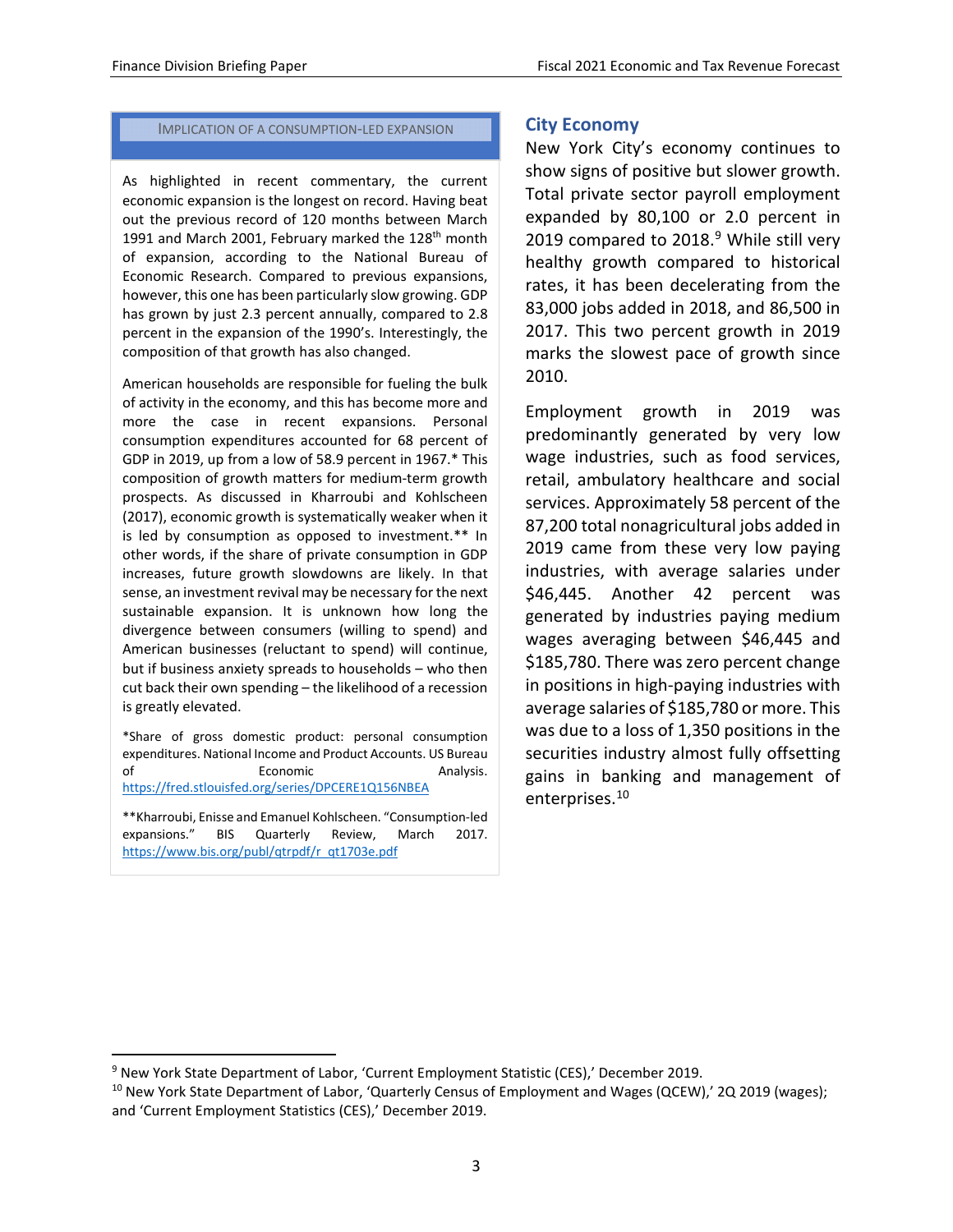

*Source: New York City Council Finance Division calculations, using employment and average wage data from the New York State Department of Labor, 'Current Employment Statistics (CES),' December 2019, and 'Quarterly Census of Employment and Wages (QCEW),' 2Q 2019.[11](#page-6-0)*

Job growth among the major sectors was mixed in 2019. The broad-based and mostly medium wage professional and business services, expanded at a faster pace than the total private sector. Health care and social assistance continued to accelerate the expansion of its payroll, with most of the new hires being low-paying home health aides. The information super-sector also accelerated its pace of expansion, despite continued declines in its publishing subsector. Even retail jobs, which have been challenged by online purchases, expanded – though weakly in 2019, thanks to exceptional consumer confidence. Other job sectors experienced headwinds. Finance and insurance reduced its payroll in 2019, particularly from its valuable securities industry. Employment in leisure and hospitality decelerated sharply in 2018, after eight years of doubledigit growth, and was weaker in 2019.

<span id="page-6-0"></span><sup>&</sup>lt;sup>11</sup> The \$46,445 cutoff represents 50 percent of New York City's area median income for the average family size of 2.7 members, used by the U.S. Housing and Urban Development as a threshold for benefits. The \$185,780 cutoff represents 200 percent of the City's area median income.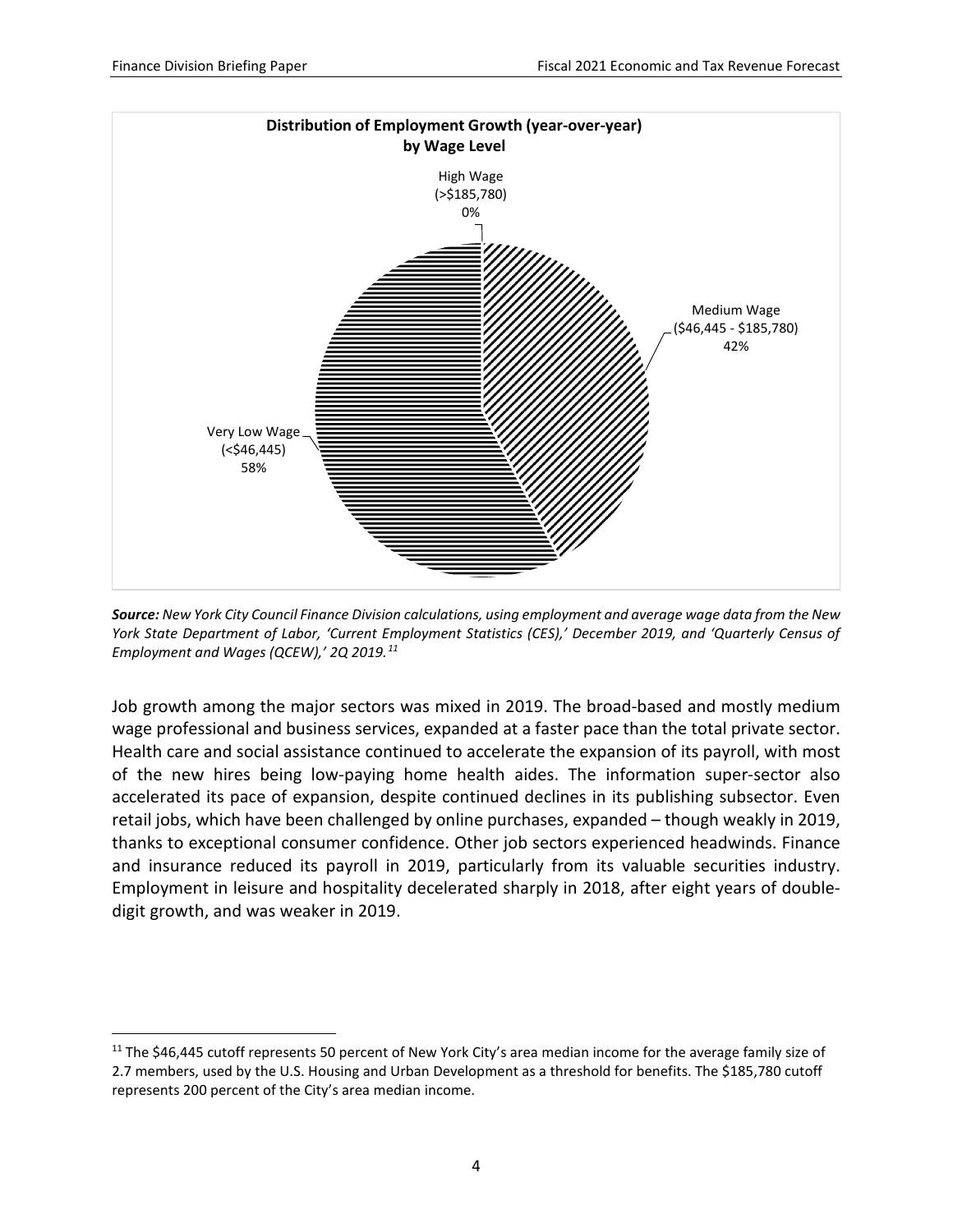The City's labor market remains tight, with the unemployment rate reaching a record low of 3.9 percent in December 2019 and the labor force participation rate close to a record high of 60.5 percent.[12](#page-7-0)

**Wages.** Average hourly wage growth in the private sector is unevenly driven by the highly volatile bonuses paid in the securities industry. The securities industry comprises around 20 percent of total wages paid in the private sector. While the average private sector wage is estimated to have risen 2.9 percent in in 2019, when the securities industry is excluded, the growth rate rises to 3.6 percent. The difference is due to a 17 percent cut in average Wall Street bonuses in 2018, paid out mostly in 2019. During the forecast period, the private sector wage rate is expected to average around 2.9 percent, and excluding the securities industry, 3.4 percent.<sup>[13](#page-7-1)</sup>



*Source: NYS Department of Labor, Current Employment Statistics and Quarterly Census of Employment and Wages; NYCC Finance Division (forecasts).*

**Looking Ahead.** The Finance Division expects the slowdown in job creation to continue. Private sector employment growth is projected to decline to one and a half percent and continue to decelerate through 2024. Most of the City's major sectors are expected to follow this pattern of decreasing job growth. Job creation in the health care and social services sector is expected to grow at a slower but still healthy rate. The information and retail sectors are also expected to experience decline in employment growth in 2020. However, the financial sector, as well as business and professional services are projected to add more jobs in 2020 than they did in 2019.

<span id="page-7-0"></span><sup>&</sup>lt;sup>12</sup> New York City's labor force participation rate reached a record high of 60.9 percent between November 2018 and March 2019.

<span id="page-7-1"></span><sup>&</sup>lt;sup>13</sup> Finance Division's estimate for 2019, using data from the New York State Department of Labor, 'Quarterly Census of Employment and Wages (QCEW),' Q2 2019.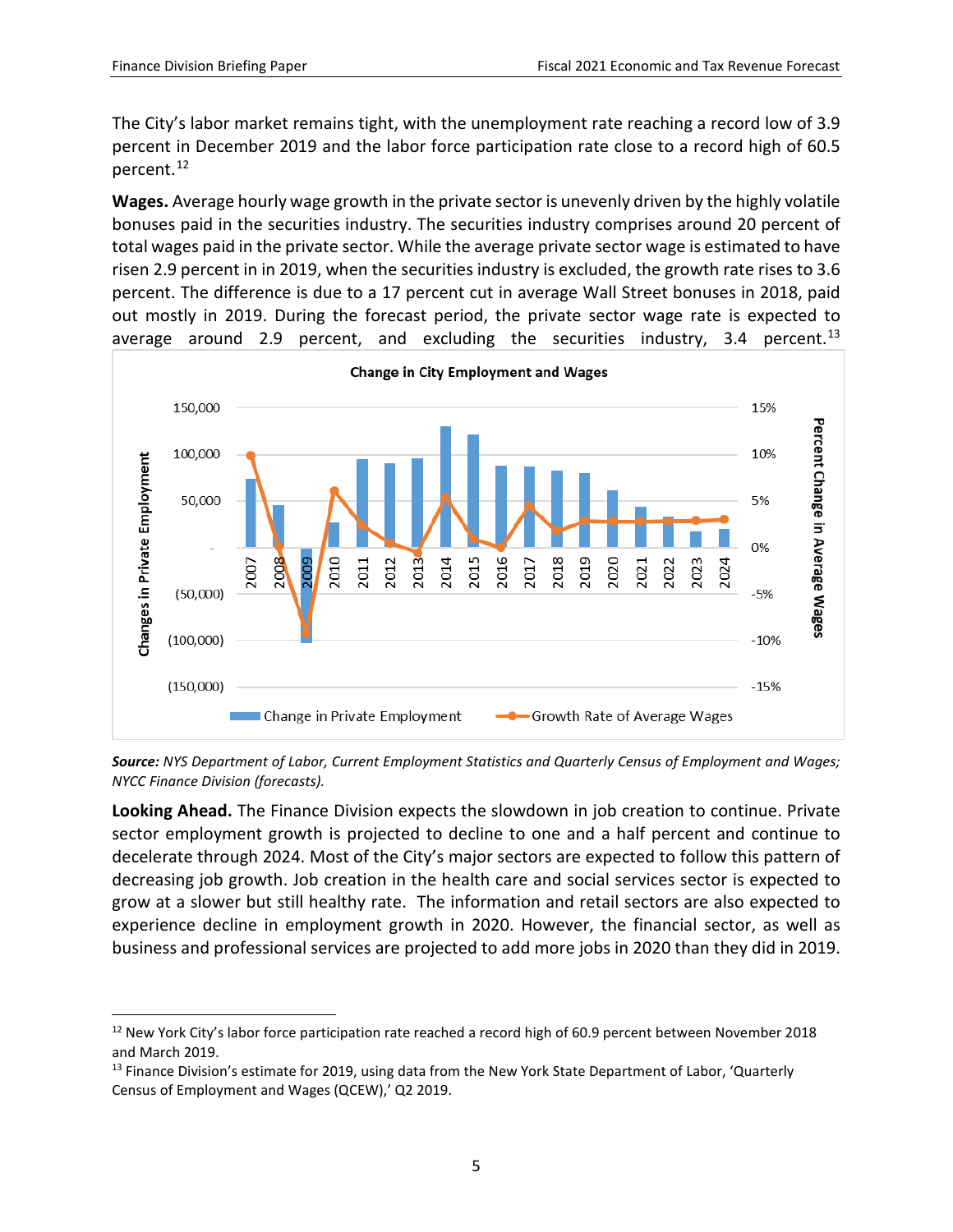**Real Estate.** The Manhattan office market saw 9.1 million square feet (msf) in new leasing in the fourth quarter of 2019, a 24.7 percent increase over the third quarter. The increase was led by Facebook leasing 1.5 msf in Hudson Yards, and Amazon leasing 338,593 square feet (sf) on West 34<sup>th</sup> Street. Total new leasing in 2019 came to 34.7 msf, setting a record of three consecutive years of adding over 30 msf. New office construction also set a record in 2019, reaching 8.7 msf, the highest level in 33 years.<sup>[14](#page-8-1)</sup>

The housing market was mixed in the fourth quarter of 2019. Manhattan co-op and condo sales fell year-over-year, most sharply for luxury apartments. In Brooklyn and Queens, condo and 1-3 family house sales increased, but co-op sales fell. Growth in median sales prices were flat in Manhattan, moderate in Brooklyn and strong in Queens. The median prices of a Brooklyn condo and co-op were \$827,277 and \$407,500 respectively.<sup>15</sup> Median rents grew sizably in the City, with the median rent of a one-bedroom apartment in Brooklyn climbing 5.7 percent annually, reaching \$2,800 a month.<sup>[16](#page-8-3)</sup> High housing prices and rents continue to make it difficult to reside in the City.

**Hotels.** Hotels sold 38.9 million room nights in 2019, a 2.3 percent increase over 2018. However, total room inventory expanded by 3.1 percent that year, helping to push down average room rates from \$292 in 2018 to \$285. This resulted in flat revenue growth year-over-year for the industry. Going forward, the coronavirus is an additional challenge. While Chinese tourists comprised only 1.6 percent of total visitors to the City in 2018, foreign tourists spend an estimated four times the amount as domestic visitors and have significantly longer stays. $17$ 

### <span id="page-8-0"></span>**Comparison to OMB's Forecast**

Both the Finance Division and OMB forecast a further slowdown in employment growth through the Financial Plan. The Finance Division projects private sector job growth in 2020 and 2021 of 1.5 percent and 1.1 percent respectively, compared to OMB's total employment growth of 1.2 percent and 0.9 percent respectively.<sup>[18](#page-8-5)</sup> In the outyears, the Finance Division's projects a sharper slowdown, with only 0.5 percent growth by 2024, compared to OMB's 0.6 percent. The Finance Division projects average private sector wage growth of 2.8 percent in both 2020 and 2021, reflecting lackluster bonus growth on Wall Street. Wage growth will inch-up to 2.9 percent average growth in the outyears. OMB forecasts especially weak wage growth of 2.3 percent in 2020, jumping to 2.9 percent in 2021, and then slowing to average outyear growth of 2.4 percent.

<span id="page-8-1"></span> <sup>14</sup> Cushman & Wakefield, Marketbeat: Manhattan Office, Q4 2019

<span id="page-8-2"></span><sup>&</sup>lt;sup>15</sup> Douglas Elliman Real Estate, Elliman Report: Manhattan, Brooklyn & Queens Sales, Q4 2019

<span id="page-8-3"></span><sup>16</sup> Douglas Elliman Real Estate, Elliman Report: Manhattan, Brooklyn & Queens Rentals, January 2020

<span id="page-8-4"></span><sup>&</sup>lt;sup>17</sup> NYC & Company

<span id="page-8-5"></span> $18$  The Finance Division forecasts private sector employment and average wages, while OMB forecasts total employment and average wages of all payroll workers.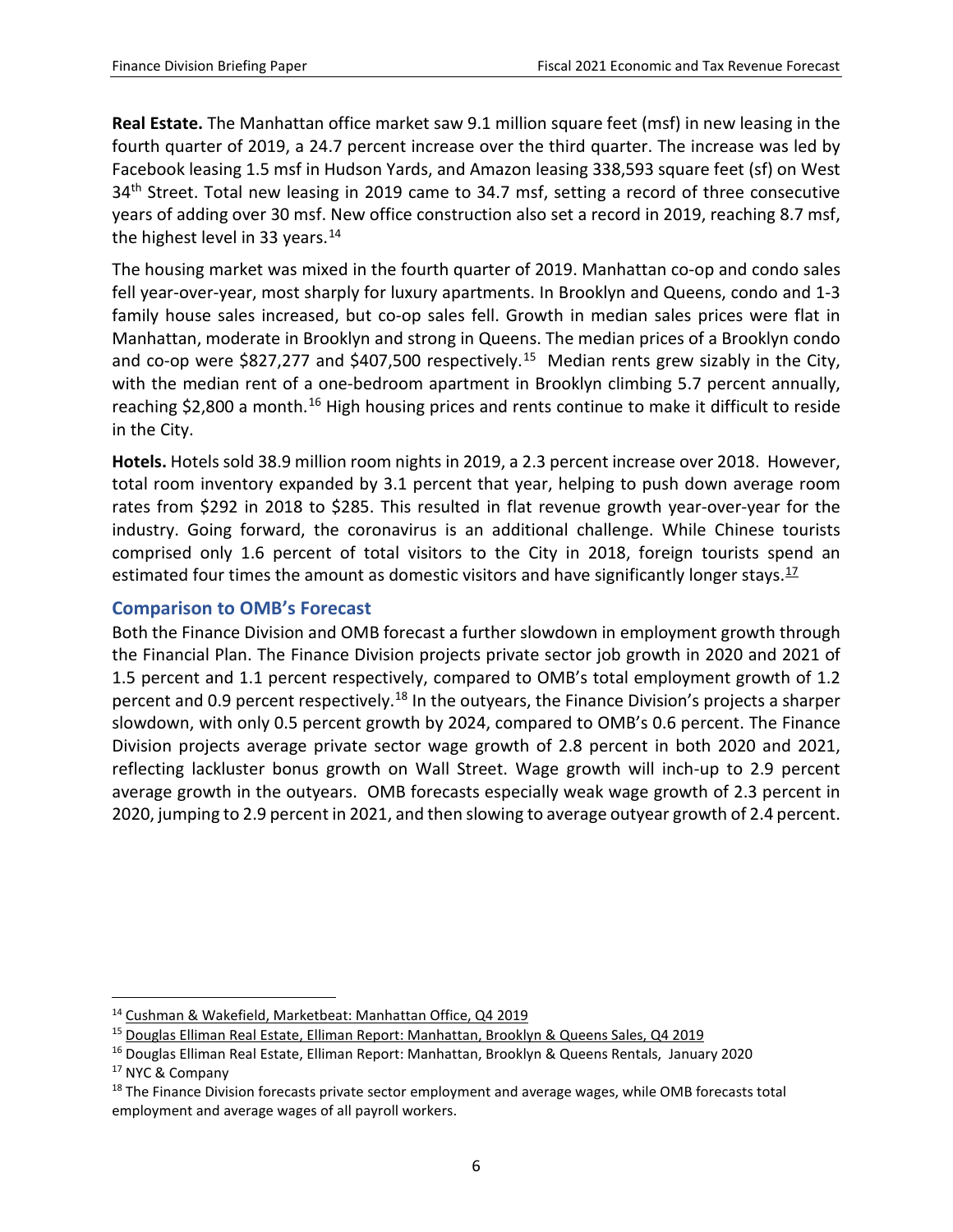| Forecast of Selected Economic Indicators: National and New York City, CY2019-2024 |             |             |             |             |             |             |
|-----------------------------------------------------------------------------------|-------------|-------------|-------------|-------------|-------------|-------------|
|                                                                                   | <b>CY19</b> | <b>CY20</b> | <b>CY21</b> | <b>CY22</b> | <b>CY23</b> | <b>CY24</b> |
| <b>NATIONAL ECONOMY*</b>                                                          |             |             |             |             |             |             |
| <b>Real GDP %</b>                                                                 | 2.3         | 2.1         | 2.0         | 1.7         | 1.5         | 1.8         |
| <b>Private Employment</b>                                                         |             |             |             |             |             |             |
| Level Change, '000                                                                | 2,218       | 1,668       | 1,193       | 489         | (139)       | (37)        |
| Percent Change, %                                                                 | 1.8         | 1.3         | 0.9         | 0.4         | (0.1)       | (0.0)       |
| <b>Unemployment Rate, %</b>                                                       | 3.7         | 3.4         | 3.4         | 3.7         | 4.2         | 4.5         |
| <b>Total Wages %</b>                                                              | 3.0         | 3.2         | 3.3         | 3.4         | 3.4         | 3.6         |
| Interest rates %                                                                  |             |             |             |             |             |             |
| 3-Month Treasury Bill                                                             | 2.1         | 1.5         | 1.6         | 1.9         | 2.1         | 2.4         |
| 30-Year Conventional Mortgage Fixed                                               | 3.9         | 3.8         | 4.2         | 4.5         | 4.6         | 4.7         |
| <b>NEW YORK CITY ECONOMY</b>                                                      |             |             |             |             |             |             |
| Real GCP %*                                                                       | 2.5         | 1.8         | 1.5         | 1.1         | 1.0         | 1.4         |
| <b>Private Employment</b>                                                         |             |             |             |             |             |             |
| Level Change, '000                                                                | 80          | 62          | 44          | 33          | 18          | 20          |
| Percent Change, %                                                                 | 2.0         | 1.5         | 1.1         | 0.8         | 0.4         | 0.5         |
| <b>Average Private Wages %</b>                                                    | 2.9         | 2.8         | 2.8         | 2.8         | 2.9         | 3.0         |
| <b>Total Private Wages %</b>                                                      | 5.0         | 4.4         | 3.9         | 3.6         | 3.3         | 3.5         |
| <b>NYSE Member Firms %</b>                                                        |             |             |             |             |             |             |
| <b>Total Revenue</b>                                                              | 13.1        | 7.7         | 0.6         | 3.8         | 3.6         | 4.1         |
| <b>Total Compensation</b>                                                         | 0.1         | 1.7         | (1.1)       | 0.4         | 0.5         | 0.8         |

*Source: IHS Markit, Feb 2020; New York City Council Finance Division (City)*

<span id="page-9-0"></span>*\* Calculated by IHS Markit*

# **Tax Revenue Forecast**

The Finance Division forecasts tax collections in Fiscal 2020 to be \$3.2 billion over the prior year, a 5.2 percent increase over Fiscal 2019. The biggest drivers of growth are the Property Tax, the Sales Tax and the Business Corporation Tax. Negative growth is seen in the Real Property Transfer Tax and the Unincorporated Business Tax. In 2021, total collections will increase by \$2.2 billion, a 3.4 percent increase. From 2022 to 2024, revenue growth will average around 3.6 percent.

### <span id="page-9-1"></span>**Property Tax**

Property tax collections are expected to maintain strong growth throughout the financial plan period, with year-over-year growth forecasted to peak at 7.2 percent in Fiscal 2020 and average 4.9 percent from Fiscal 2021 through 2024. The Finance Division's forecast for Fiscal 2020 is similar to OMB's forecast, with minor differences due to updated projections for certain components of the property tax reserve. Slower growth in the outyears reflects expectations of rising interest rates, and the loss of valuable federal deductions for state and local taxes.

Growth in property tax revenue is driven by a recent history of strong market value growth, which will sustain strong assessment growth through the financial plan period. Over the previous fiveyear period (Fiscal 2015 – 2019), market values as estimated by the Department of Finance (DOF) grew by an average annual rate of 7.8 percent. In January 2020, DOF released the preliminary assessment roll for Fiscal 2021, which showed growth in market values of 4.7 percent, with 3.6 percent of the growth due to market forces. Similarly, assessed values are up 6.7 percent, representing an additional \$17.2 billion in billable assessed value for Fiscal 2021.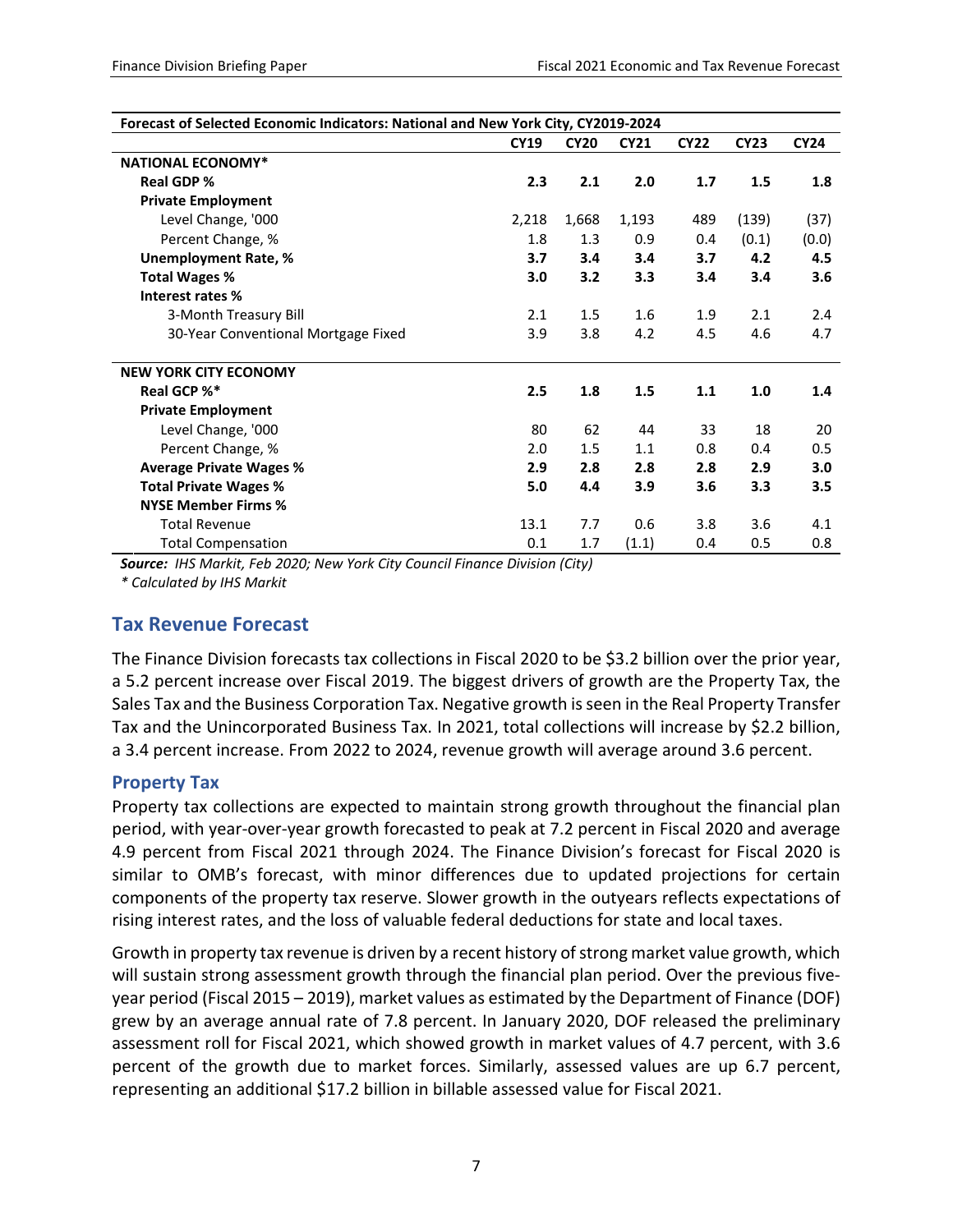## <span id="page-10-0"></span>**Personal Income Tax (PIT)**

The Finance Division forecasts personal income tax (PIT) revenues to rebound with 3.5 percent growth in Fiscal 2020, following a slight decline in Fiscal 2019. The expected increases in collections can be attributed to a combination of economic factors and recent tax policy changes.

Withholdings have been driving total PIT revenues so far this year. Collections through January are up more than six percent when compared to the same period last year. The Finance Division expects withholdings to maintain this pace of collections going forward and end the fiscal year with 5.7 percent growth. This reflects continued wage growth and decelerating employment growth.

Estimated payments, on the other hand, have been lukewarm so far this year, as economic factors and the federal cap on state and local tax (SALT) deductions continue to influence collections. After dropping nearly 16 percent last year, estimated payments are expected to somewhat stabilize over the next few years. Although estimated payments through January are about five percent higher compared to the same period last year, payments are expected to slow down in the coming months, ending this fiscal year with growth of only 0.2 percent. The recent federal tax changes continue to affect the timing of estimated payments. Extension payments were elevated in Fiscal 2019 due to uncertainties stemming from the massive changes from the TCJA. As a result, extension payments are expected to fall significantly below the high levels seen last year, as taxpayers have a better understanding of their liabilities this year. The negligible increase in estimated payments for Fiscal 2020 also reflects the projected growth in capital gains being offset by a weak real estate market.

For Fiscal 2021, PIT collection growth is projected to decelerate to almost two percent, as withholdings slow and estimated payments decline. Withholdings will reflect a slowdown in employment and the overall City economy. Estimated payments will decline from reduced capital gains realizations in the calendar year. PIT collections are expected to grow at an average of 3.5 percent in the outyears.

### <span id="page-10-1"></span>**Business Taxes**

After experiencing a phenomenal 11 percent growth last fiscal year – the highest since Fiscal 2011 – collections from the two business taxes are forecasted to grow by a mere 1.4 percent in Fiscal 2020. The moderate growth is driven by an expected boost in business corporation tax collections, offset by a decrease in unincorporated business tax collections.

Business tax collections are expected to increase by slightly more than two percent in Fiscal 2021 and grow at an average rate of about two percent in the outyears.

**Business Corporation Tax (BCT).** Following three years of continuous decline, collections from the BCT rebounded with 22 percent growth in Fiscal 2019. The surge in last year's collections can be attributed to strong corporate profits coupled with positive impacts from the federal tax law changes enacted by the TCJA. By broadening the tax base and sharply lowering tax rates on both domestic and foreign earnings, TCJA encouraged businesses to repatriate and pay taxes on longdeferred foreign profits. This had a positive flow-through effect on the City's corporate income tax base and boosted collections as a result.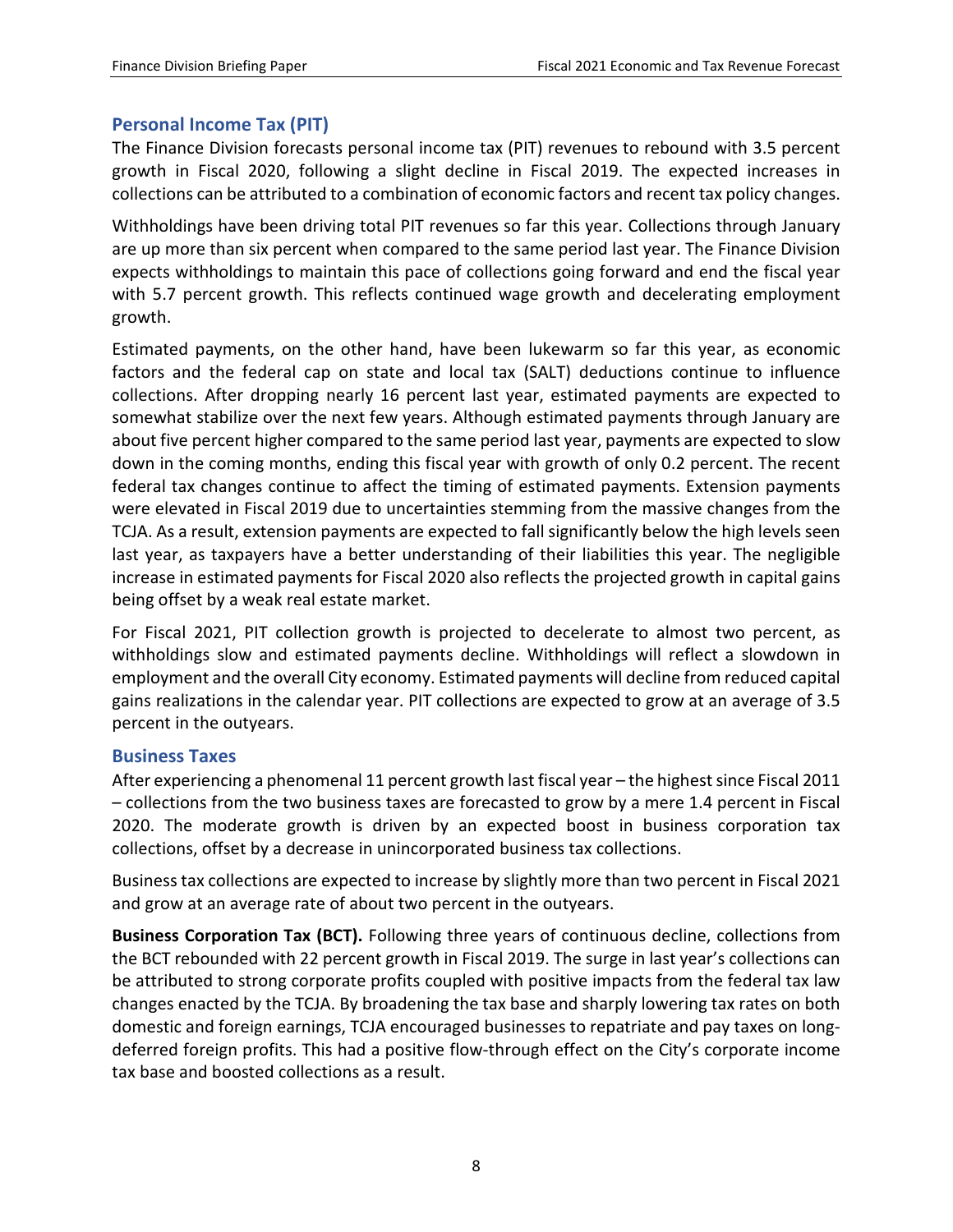The robust collections seen last year have continued into Fiscal 2020, as collections through January 2020 are close to 26 percent higher than the same period last fiscal year. However, the Finance Division expects collections to slow going forward as the impact from TCJA fades, finishing Fiscal 2020 with 4.5 percent growth. Growth will be sustained by a projected increase in corporate profits for calendar year 2020.

Collections for Fiscal 2021 are expected to experience roughly zero growth, as growing corporate profits are offset by a decelerating City economy. Collections are expected to pick up again in the outyears, growing at an average rate of 2.8 percent.

**Unincorporated Business Tax (UBT).** Unlike the BCT, collections from the UBT continued to show signs of weakening. After growing 8.9 percent in Fiscal 2018, UBT collections dropped 7.2 percent in Fiscal 2019. The huge decline in Fiscal 2019 represented a return to normal levels of collection after the previous year's revenues were boosted by taxpayers' response to changes in federal tax laws enacted by the TCJA and Emergency Economic Stabilization Act.

The downward correction in UBT collections has continued into this year so far. Year-to-date UBT collections through January 2020 are 4.5 percent below what they were in the same period of Fiscal 2019. The Finance Division expects collections to pick up slightly in the coming months but still end Fiscal 2020 with a three percent decline. The forecasted year-over-year drop may reflect a potential erosion of the UBT base, as the TCJA is expected to prompt larger pass-through entities to convert to C-Corporations in order to take advantage of the steeper tax cuts provided by TCJA. An analysis by the Penn Wharton Budget Model projected that, in the wake of TCJA, about 17.5 percent of pass-through entities nationwide would convert to C Corporations in order to shelter some of their earning from taxes.<sup>[19](#page-11-1)</sup>

Collections are, however, expected to bounce back with 1.5 percent growth in Fiscal 2021, and then continue to grow at an average rate of 3.8 percent in the outyears.

### <span id="page-11-0"></span>**Sales Tax**

Sales tax revenues are forecasted to grow 7.4 percent in Fiscal 2020, spurred by consumer spending and tourism.<sup>[20](#page-11-2)[21](#page-11-3)</sup> Collections were supported by a strong holiday shopping season, which experienced improved retail sales compared to previous years. Collections are forecasted to grow more moderately at 3.3 percent in Fiscal 2021. The Finance Division's projects a 2.9

<span id="page-11-1"></span> <sup>19</sup> Penn Wharton Budget Model, ["Projecting the Mass Conversion from Pass-Through Entities to C-Corporations,"](https://budgetmodel.wharton.upenn.edu/issues/2018/6/12/projecting-the-mass-conversion-from-pass-through-entities-to-c-corporations) June 12, 2018.

<span id="page-11-2"></span><sup>&</sup>lt;sup>20</sup> This includes the Sales Tax Assets Receivable Corporation (STARC) bonds. The 2016-2017 New York State Enacted Budget legislation enabled New York State to appropriate and reduce collections for 2016, 2017, 2018, and 2019 by \$50 million, \$200 million, \$200 million, and \$150 million, respectively, in order to recoup the savings New York City achieved through refinancing STAR C bonds.

<span id="page-11-3"></span> $21$  This includes the MTA State Intercept. The 2019-2020 New York State Enacted Budget legislation appropriates a portion of sales tax revenue generated from legislation that requires remote sellers making \$500,000 in sales or 100 transactions (as New York State aligns the SCOUTS Wayfair v. South Dakota decision), as well as online marketplaces such as Amazon (Part G of the 2019-2020 New York State Enacted Budget), to collect and remit sales tax on sales to NYS residents for the purpose of the MTA, retroactive June 21, 2018. The amounts to be intercepted by the State are \$127.5 million in 2020, \$170 million in 2021 and increase 1 percent annually from 2022 onward, and is taken in monthly installments.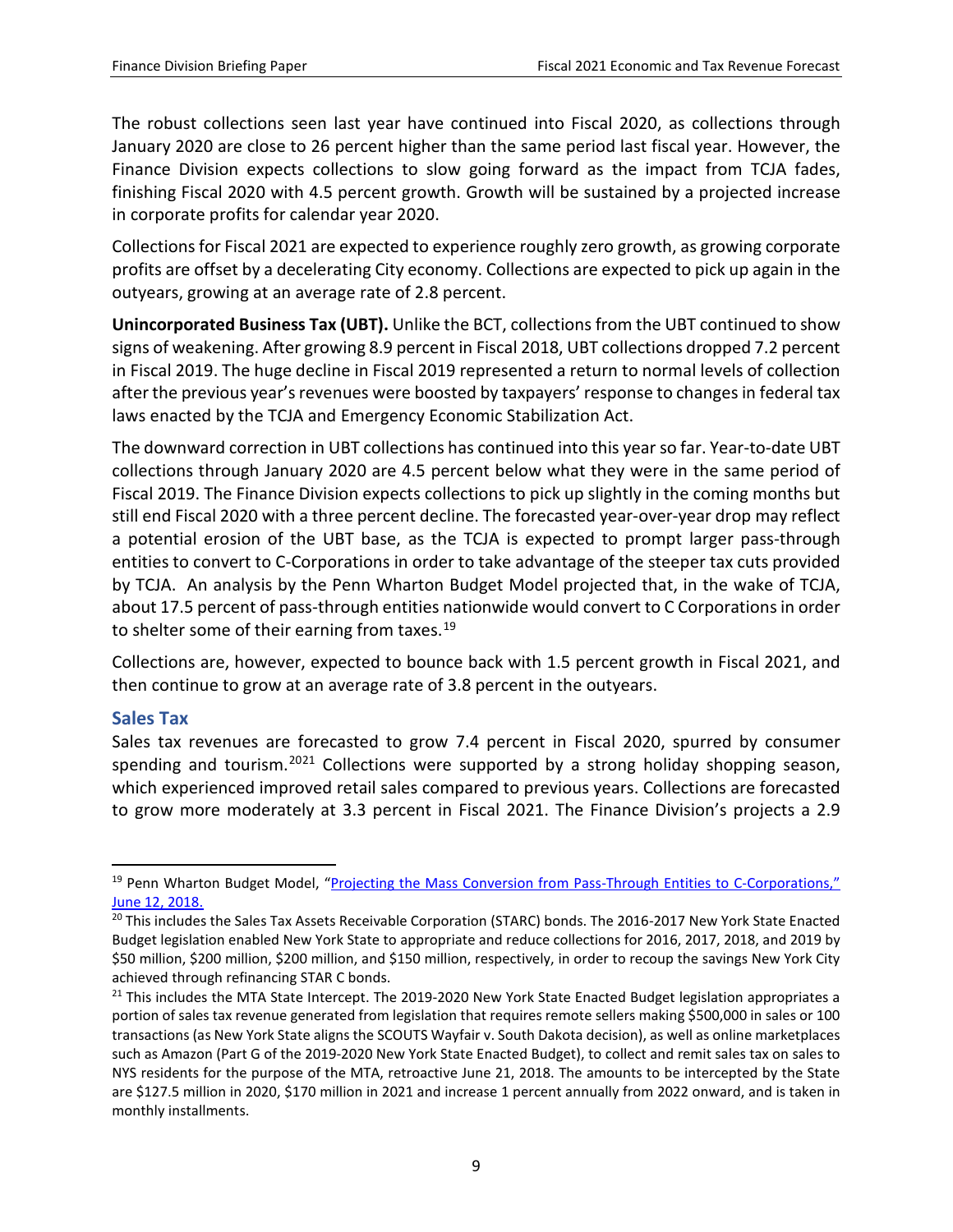percent average growth rate for Fiscal 2022 through Fiscal 2024, reflecting slower growth in employment.

#### <span id="page-12-0"></span>**Real Estate Transaction Taxes**

The real estate transaction taxes, which include Real Property Transfer (RPTT) and Mortgage Recording (MRT), are experiencing a decline in collections up through January of Fiscal 2020. Total collections from the two taxes are expected to decline 4.9 percent in Fiscal 2020. The forecast for subsequent years projects a rebound in Fiscal 2021 and modest 2 to 3 percent growth in the outyears. Significant headwinds – including a cooling market for luxury condos, a possible rising interest-rate environment, and continued effects of federal tax law changes – may soften revenues from residential transactions. Recent policy decisions have also disrupted the timing of transactions as purchasers of high-value residential properties moved quickly to preempt new mansion taxes, and sales of multifamily residential properties paused as the realities of reforms to rent regulations worked themselves out in prices. While OMB's forecast expects these forces to drive declines in revenues through Fiscal 2022, the Finance Division is less pessimistic about the magnitude of the effects moving forward throughout the Financial Plan.

#### <span id="page-12-1"></span>**Comparison to OMB's Forecast**

The Finance Division's tax revenue forecast exceeds OMB's through the Financial Plan. Combined collections for Fiscal 2020 and 2021 exceed OMB projections by \$1.64 billion. The Finance Division's February forecast is however, weaker than its previous forecast in November, with collections for Fiscal 2020 and 2021 reduced by \$293 million.

| New York City Council Finance Division - Tax Revenue Growth Rates |             |             |             |             |             |  |  |
|-------------------------------------------------------------------|-------------|-------------|-------------|-------------|-------------|--|--|
|                                                                   | <b>FY20</b> | <b>FY21</b> | <b>FY22</b> | <b>FY23</b> | <b>FY24</b> |  |  |
| <b>Real Property</b>                                              | 7.2%        | 5.0%        | 4.9%        | 4.7%        | 4.9%        |  |  |
| Personal Income                                                   | 3.5%        | 2.0%        | 2.3%        | 3.2%        | 2.6%        |  |  |
| <b>Business Corporate</b>                                         | 4.5%        | 0.0%        | 2.1%        | 3.2%        | 3.3%        |  |  |
| Unincorporated                                                    | $(3.0\%)$   | 1.5%        | 3.0%        | 3.5%        | 4.9%        |  |  |
| Sales                                                             | 7.4%        | 3.3%        | 3.3%        | 2.8%        | 2.7%        |  |  |
| Commercial Rent                                                   | 5.3%        | 6.1%        | 5.3%        | 5.1%        | (5.2%)      |  |  |
| <b>Real Property Transfer</b>                                     | (9.5%)      | 8.3%        | 1.6%        | 2.7%        | 1.4%        |  |  |
| Mortgage Recording                                                | 1.7%        | 3.4%        | 2.1%        | 1.8%        | 1.3%        |  |  |
| Utility                                                           | $(4.9\%)$   | (4.9%       | $(0.1\%)$   | 0.7%        | 0.7%        |  |  |
| Hotels                                                            | (1.7%)      | 1.6%        | 2.6%        | 2.6%        | 2.2%        |  |  |
| All Others                                                        | (3.9%)      | 0.3%        | $(0.3\%)$   | $(0.3\%)$   | $(0.3\%)$   |  |  |
| Audits                                                            | 22.2%       | (7.8%)      | (10.8%)     | $0.0\%$     | 0.0%        |  |  |
| <b>Total Taxes</b>                                                | 5.2%        | 3.4%        | 3.5%        | 3.8%        | 3.6%        |  |  |

*Source: New York City Council Finance Division, Preliminary Budget Fiscal 2021*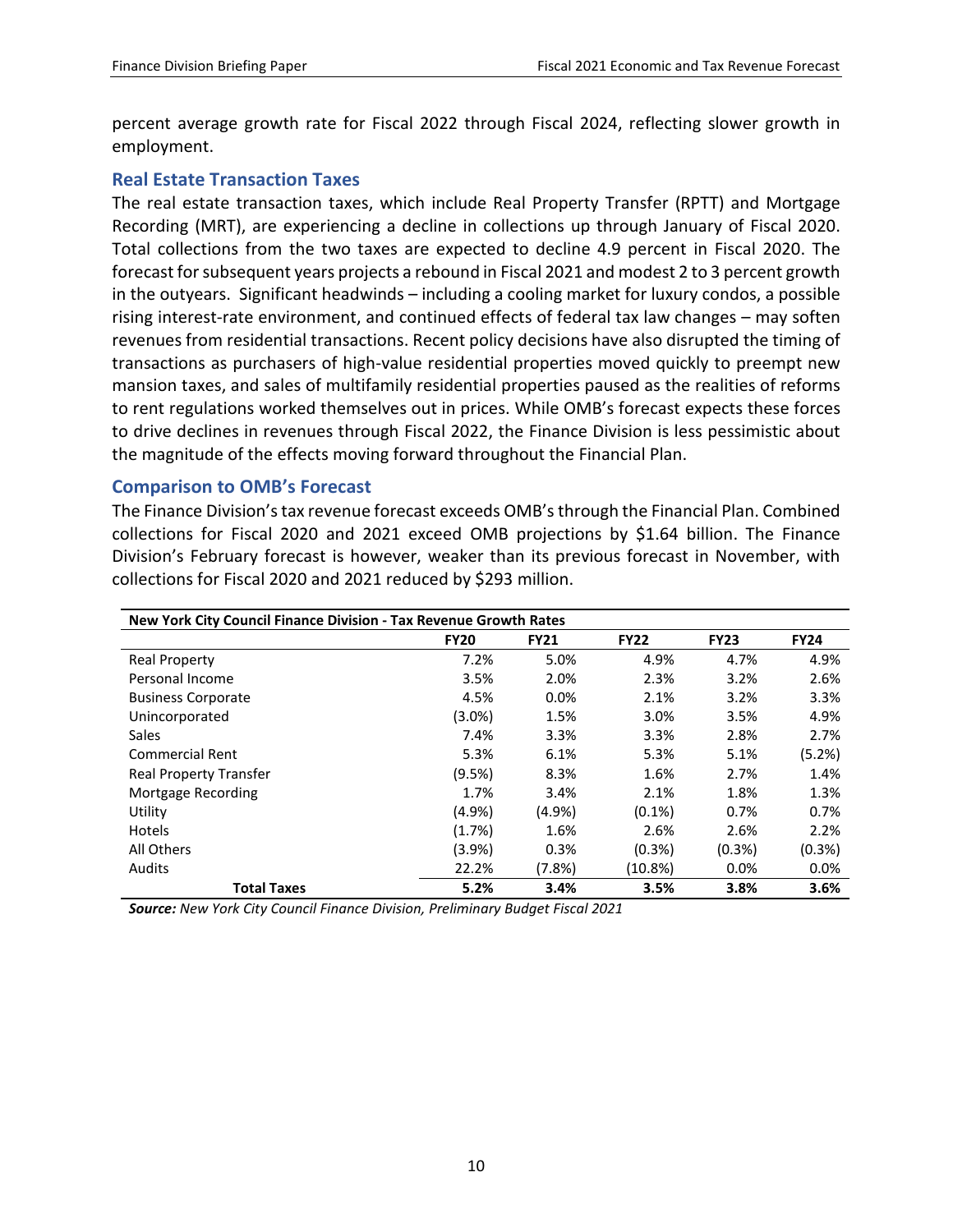| <i>DONAL'S IN IVINNONS</i>    |             |             |             |             |             |
|-------------------------------|-------------|-------------|-------------|-------------|-------------|
|                               | <b>FY20</b> | <b>FY21</b> | <b>FY22</b> | <b>FY23</b> | <b>FY24</b> |
| <b>Real Property</b>          | \$31        | \$180       | \$461       | \$1,023     | \$2,000     |
| Personal Income               | 79          | 276         | 108         | 61          | (64)        |
| <b>Business Corporate</b>     | 64          | 391         | 425         | 517         | 693         |
| Unincorporated                | (25)        | (76)        | (72)        | (63)        | (30)        |
| <b>Sales</b>                  | 36          | 48          | 33          | (1)         | (69)        |
| <b>Commercial Rent</b>        | 75          | 116         | 137         | 163         | 73          |
| <b>Real Property Transfer</b> | 64          | 219         | 225         | 227         | 206         |
| Mortgage Recording            | 74          | 221         | 270         | 267         | 256         |
| Utility                       | (28)        | (66)        | (78)        | (83)        | (95)        |
| Hotels                        | (23)        | (18)        | (9)         | (1)         | 3           |
| All Others                    | 0           | 0           | 0           | 0           | 0           |
| <b>Audits</b>                 | 0           | 0           | 100         | 100         | 100         |
| <b>Total Taxes</b>            | \$346       | \$1,290     | \$1,600     | \$2,210     | \$3,072     |

#### **New York City Council Finance Division - Tax Revenue Difference From OMB** *Dollars in Millions*

*Source: New York City Council Finance Division, NYC Office of Management and Budget, Preliminary Budget Fiscal 2021*

# <span id="page-13-0"></span>**Risks to the Revenue Budget**

### <span id="page-13-1"></span>**Risks to the Economic Forecast**

The Finance Division's economic forecast contains appreciable downside and upside risks. The current U.S. expansion will reach its eleventh year this June, and the labor market is at or near full employment. Under these conditions the risk of the economy overheating and inflation accelerating rises. If this occurs, the Federal Reserve would respond by raising interest rates more rapidly than currently expected. As discussed in the box above, the economy is largely dependent on rising consumption spending. Should higher inflation and rising interest rates cause a loss of business and consumer access to capital and consequent loss of consumer confidence, the economy would contract. If rising interest rates cause housing prices to fall, the impact on consumption could push us into a recession.<sup>[22](#page-13-2)</sup> New York City could be hard hit, with unexpected higher interest rates driving down the value of existing bonds, causing losses for Wall Street banks, as well as individual investors. This weakens income and tax revenue growth in the City.

Further weakening of the global economy presents additional risk. In January the International Monetary Fund (IMF) projected global growth to rise from an estimated 2.9 percent in 2019 to 3.3 percent in 2020. However, recent developments in the second largest economy threaten global growth. As China grapples with the coronavirus, the possible economic damage is mounting around the world. A report published by Reuters in February indicated that they expect a slump in China's economic growth to 4.5 percent in the first quarter of 2020, down from six percent the previous quarter. This would represent the slowest pace of Chinese economic growth since the financial crisis.<sup>[23](#page-13-3)</sup> Ramifications from the coronavirus are starting to weigh on global economic activity. China is the world's biggest oil importer, and with the coronavirus hitting

<span id="page-13-3"></span><span id="page-13-2"></span><sup>&</sup>lt;sup>22</sup> IHS Market "Executive Summary: US Economic" February 2020.<br><sup>23</sup> [https://uk.reuters.com/article/uk-china-health-economy-poll/chinese-economy-clobbered-by-coronavirus-but](https://uk.reuters.com/article/uk-china-health-economy-poll/chinese-economy-clobbered-by-coronavirus-but-set-to-recover-soon-reuters-poll-idUKKBN20801Y)[set-to-recover-soon-reuters-poll-idUKKBN20801Y](https://uk.reuters.com/article/uk-china-health-economy-poll/chinese-economy-clobbered-by-coronavirus-but-set-to-recover-soon-reuters-poll-idUKKBN20801Y)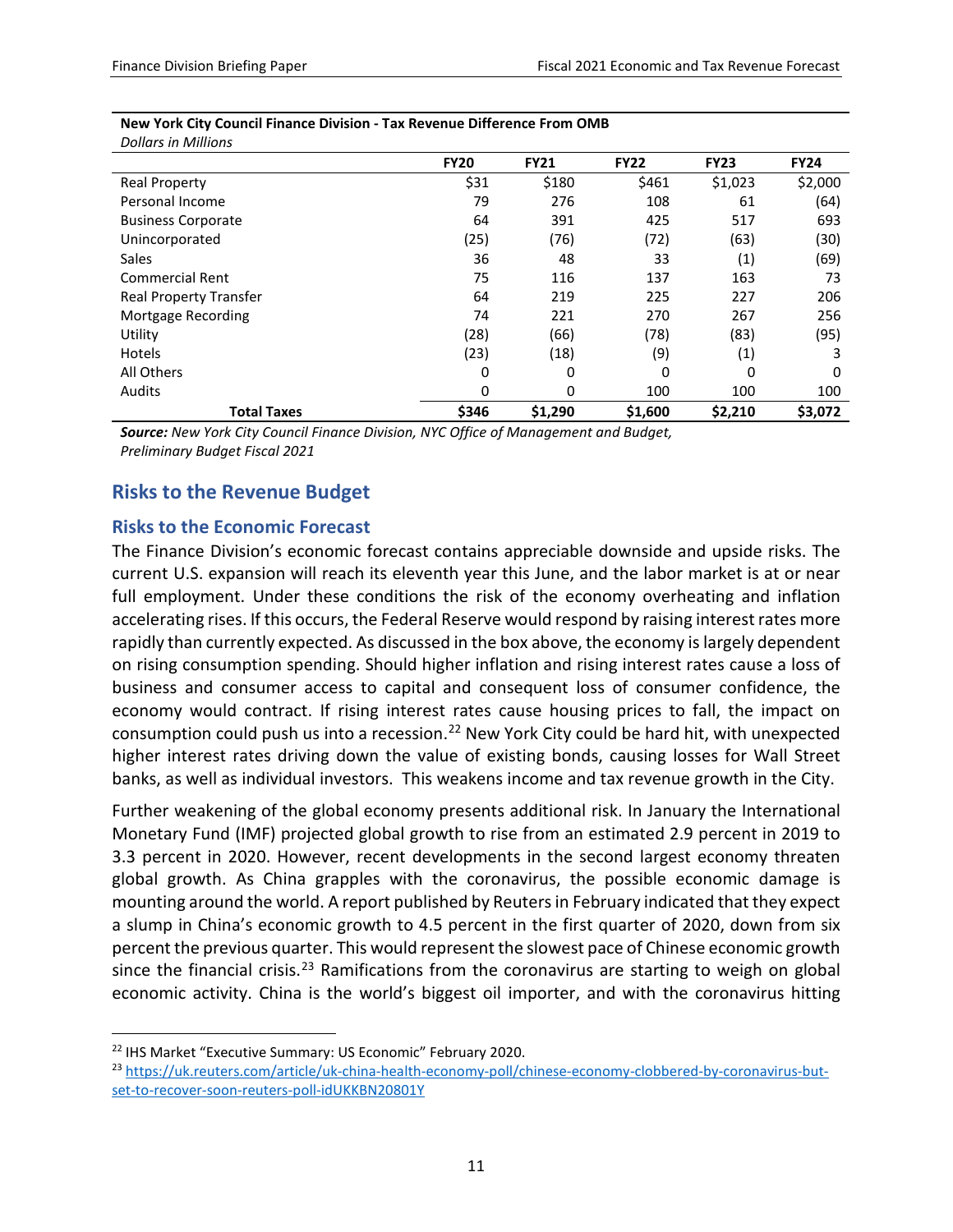manufacturing and travel, the International Energy Agency (IEA) has predicted the first drop in global oil demand in a decade. Demand is expected to fall by 435,000 barrels year-on-year in the first quarter of  $2020.<sup>24</sup>$  $2020.<sup>24</sup>$  $2020.<sup>24</sup>$  The U.S. Federal Reserve expressed concerns about the potential economic impact on the domestic economy during its last January meeting. If international conditions deteriorate further, it would be a drag on U.S. growth and the financial markets on which New York City depends.

On the other hand, most forecasters see the economic impact of the virus on the U.S. economy to be small and temporary.<sup>[25](#page-14-2)</sup> As a producer and exporter of services, the New York City economy is likely to be immune to most of the virus' economic transmission mechanisms. The one exception is the virus reducing travel for tourism, business and trade shows.<sup>[26](#page-14-3)</sup> Consequently, transportation, accommodations, and the arts and leisure sectors could see some impact.

There are upside risks as well. A more substantial return of the housing market is a positive indicator of economic stability in the U.S. economy. In addition, the national forecast used by Finance assumes a recovery of labor productivity growth from 2019's weak 1.5 percent to a still modest 1.8 percent over the forecast period. Should productivity grow at a faster rate, an acceleration of wages, consumption and GDP growth without inflationary pressure becomes possible.[27](#page-14-4)

### <span id="page-14-0"></span>**Risks to the Revenue Forecast**

Much of the risk to the revenue forecast stems directly from an economy slowing more precipitously than expected. Tax policy changes also provide another layer of uncertainty. Wall Street and corporate American may prove less immune than anticipated to global weakness, trade tensions, and crises such as the coronavirus, reducing collections in the business and personal income taxes.

On the upside, if the national and City economies lose momentum more moderately than forecasted, collections would be better than expected from the personal income tax, business taxes and the sales tax. The adverse effects from the TCJA may be more muted than anticipated. Decisions to change one's location typically occur slowly, and many wealthy New Yorkers were already subject to the alternative minimum tax that disallowed a SALT deduction. Under such a scenario, collections from the property and related taxes would prove greater than forecasted.

<span id="page-14-1"></span> <sup>24</sup> <https://www.iea.org/reports/oil-market-report-february-2020>

<span id="page-14-2"></span><sup>25</sup> [https://www.reuters.com/article/us-usa-economy-poll/u-s-economy-to-dodge-coronavirus-blow-but-risks-to](https://www.reuters.com/article/us-usa-economy-poll/u-s-economy-to-dodge-coronavirus-blow-but-risks-to-downside-reuters-poll-idUSKBN20E00N)[downside-reuters-poll-idUSKBN20E00N](https://www.reuters.com/article/us-usa-economy-poll/u-s-economy-to-dodge-coronavirus-blow-but-risks-to-downside-reuters-poll-idUSKBN20E00N)

<span id="page-14-3"></span><sup>&</sup>lt;sup>26</sup> For transmissions mechanisms: Webcast Wells Fargo Securities Forecast Update: Effects of Wuhan Coronavirus February 2, 2020[. https://engage.vevent.com/index.jsp?eid=5904&seid=20819](https://engage.vevent.com/index.jsp?eid=5904&seid=20819)

<span id="page-14-4"></span><sup>&</sup>lt;sup>27</sup> IHS Market "Executive Summary: US Economic" February 2020.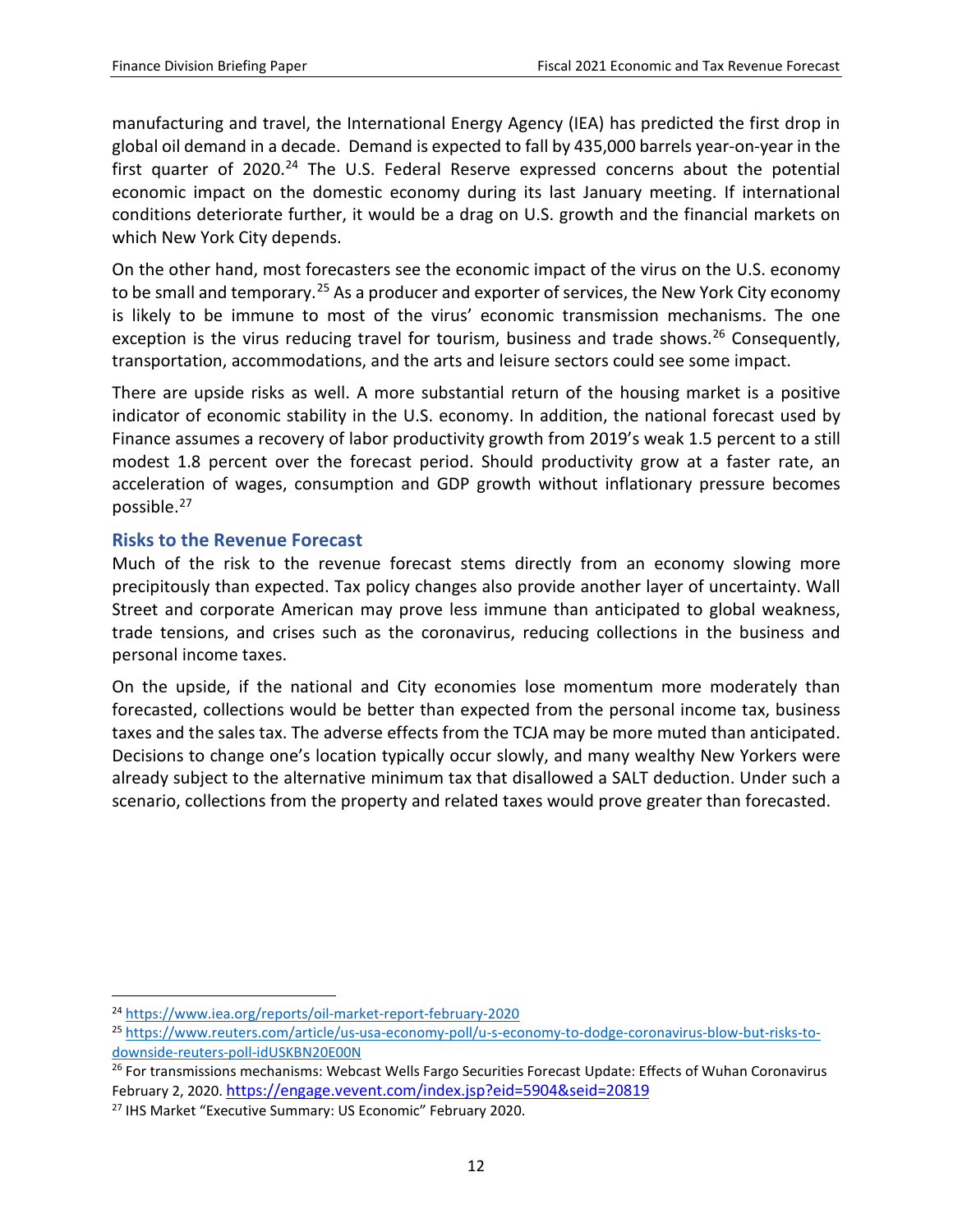# <span id="page-15-0"></span>**Appendices**

# **New York City Council Finance Division - Tax Revenue Levels**

| <b>Dollars in Millions</b>    |              |             |             |             |             |             |
|-------------------------------|--------------|-------------|-------------|-------------|-------------|-------------|
|                               | <b>FY19*</b> | <b>FY20</b> | <b>FY21</b> | <b>FY22</b> | <b>FY23</b> | <b>FY24</b> |
| <b>Real Property</b>          | \$27,703     | \$29,703    | \$31,195    | \$32,732    | \$34,274    | \$35,958    |
| Personal Income               | 13,345       | 13,813      | 14,088      | 14,408      | 14,874      | 15,263      |
| <b>Business Corporate</b>     | 4,200        | 4,387       | 4,389       | 4,479       | 4,621       | 4,773       |
| Unincorporated                | 2,029        | 1,968       | 1,997       | 2,057       | 2,130       | 2,233       |
| <b>Sales</b>                  | 7,810        | 8,390       | 8,668       | 8,957       | 9,207       | 9,452       |
| <b>Commercial Rent</b>        | 907          | 955         | 1,013       | 1,067       | 1,122       | 1,063       |
| <b>Real Property Transfer</b> | 1,547        | 1,400       | 1,515       | 1,540       | 1,581       | 1,603       |
| Mortgage Recording            | 1,097        | 1,115       | 1,153       | 1,176       | 1,197       | 1,214       |
| Utility                       | 369          | 351         | 334         | 334         | 336         | 339         |
| Hotels                        | 625          | 615         | 625         | 641         | 657         | 672         |
| All Others                    | 1,044        | 1,003       | 1,006       | 1,003       | 1,000       | 997         |
| Audits                        | 818          | 999         | 921         | 821         | 821         | 821         |
| <b>Total Taxes</b>            | \$61,495     | \$64,698    | \$66,904    | \$69,216    | \$71,820    | \$74,387    |
| <b>OMB</b>                    | \$61,495     | \$64,352    | \$65,614    | \$67,615    | \$69,610    | \$71,315    |

*\*Actuals*

*Source: New York City Council Finance Division Preliminary Budget Fiscal 2021*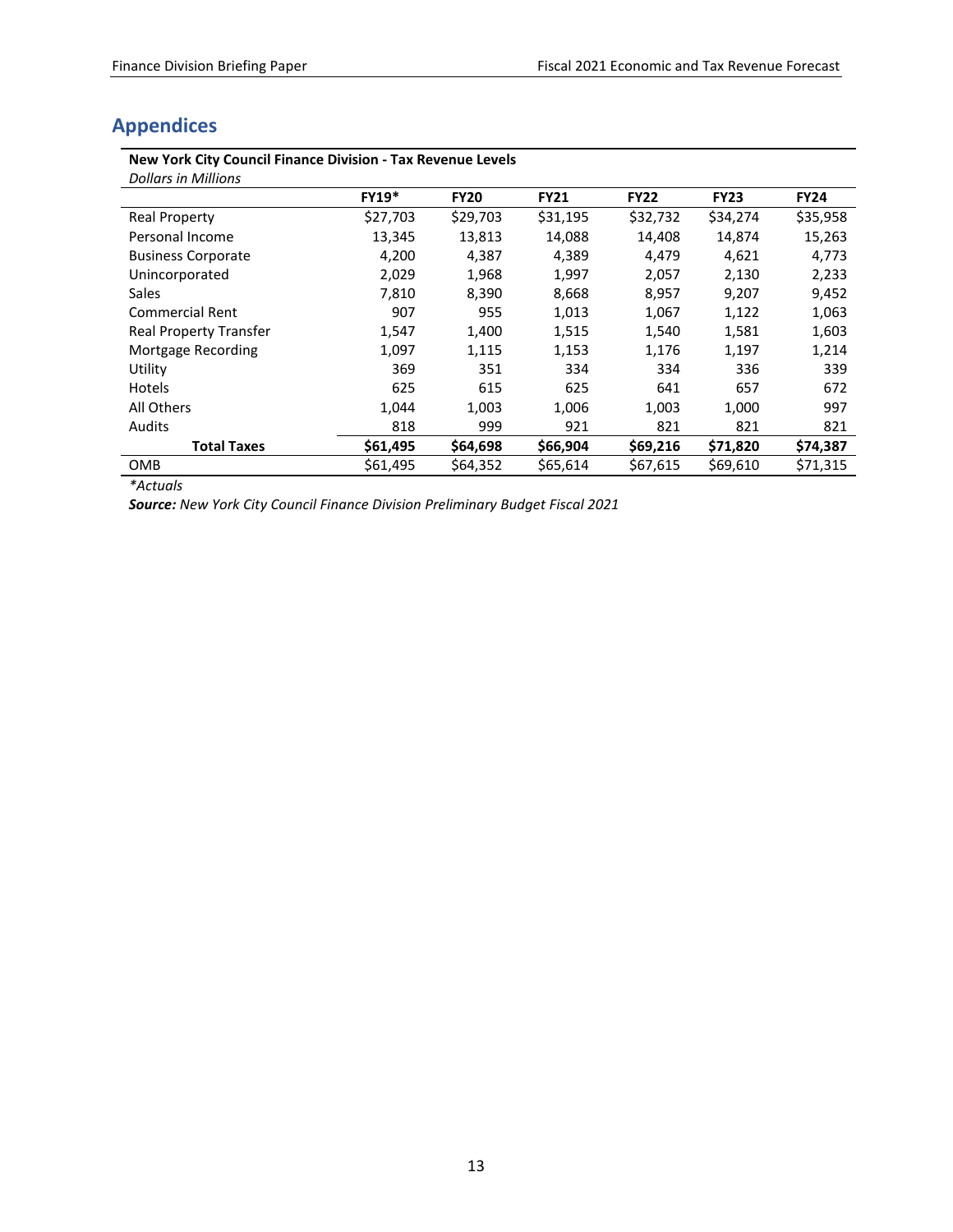#### **Preliminary Budget Fiscal 2021 - OMB Revenue Plan** *Dollars in Millions*

|                                                  | <b>FY20</b> | <b>FY21</b> | <b>FY21</b> | <b>FY23</b> | <b>FY24</b> |
|--------------------------------------------------|-------------|-------------|-------------|-------------|-------------|
| <b>Taxes</b>                                     |             |             |             |             |             |
| <b>Real Estate</b>                               | \$29,672    | \$31,015    | \$32,271    | \$33,251    | \$33,958    |
| Sales                                            | 8,354       | 8,620       | 8,924       | 9,208       | 9,521       |
| Mortgage Recording                               | 1,041       | 932         | 906         | 930         | 958         |
| Personal Income                                  | 13,734      | 13,812      | 14,300      | 14,813      | 15,327      |
| <b>General Corporation</b>                       | 4,341       | 3,998       | 4,054       | 4,104       | 4,080       |
| <b>Banking Corporation</b>                       | (18)        | 0           | 0           | 0           | 0           |
| <b>Unincorporated Business</b>                   | 1,993       | 2,073       | 2,129       | 2,193       | 2,263       |
| Utility                                          | 379         | 400         | 412         | 419         | 434         |
| Hotel                                            | 638         | 643         | 650         | 658         | 669         |
| <b>Commercial Rent</b>                           | 880         | 897         | 930         | 959         | 990         |
| <b>Real Property Transfer</b>                    | 1,336       | 1,296       | 1,315       | 1,354       | 1,397       |
| Cigarette                                        | 29          | 28          | 27          | 26          | 25          |
| All Other                                        | 811         | 812         | 811         | 811         | 811         |
| Audit                                            | 999         | 921         | 721         | 721         | 721         |
| <b>Tax Program</b>                               | 0           | 0           | 0           | 0           | 0           |
| <b>STAR</b>                                      | 163         | 167         | 165         | 163         | 161         |
| <b>Total Taxes</b>                               | \$64,352    | \$65,614    | \$67,615    | \$69,610    | \$71,315    |
| <b>Federal Categorical Grants</b>                | \$8,158     | \$7,113     | \$7,010     | \$6,976     | \$6,971     |
| <b>State Categorical Grants</b>                  | \$15,674    | \$15,803    | \$16,263    | \$16,720    | \$16,769    |
| Non-Governmental Grants (Other Cat.)             | \$1,725     | \$1,550     | \$1,540     | \$1,539     | \$1,537     |
| Unrest. / Anticipated State & Federal Aid        | \$0         | \$0         | \$0         | \$0         | \$0         |
| <b>Miscellaneous Revenue</b>                     |             |             |             |             |             |
| <b>Charges for Services</b>                      | \$1,059     | \$1,042     | \$1,040     | \$1,040     | \$1,040     |
| Water and Sewer Charges                          | 1,589       | 1,573       | 1,555       | 1,549       | 1,549       |
| Licenses, Permits, Franchises                    | 767         | 742         | 748         | 753         | 755         |
| Rental Income                                    | 258         | 246         | 243         | 243         | 243         |
| <b>Fines and Forfeitures</b>                     | 1,182       | 1,120       | 1,103       | 1,103       | 1,103       |
| <b>Other Miscellaneous</b>                       | 411         | 347         | 343         | 342         | 341         |
| Interest Income                                  | 155         | 164         | 203         | 224         | 224         |
| Intra City                                       | 2,126       | 1,852       | 1,844       | 1,842       | 1,842       |
| <b>Total Miscellaneous</b>                       | \$7,547     | \$7,086     | \$7,079     | \$7,096     | \$7,097     |
| <b>Net Disallowances &amp; Transfers</b>         | ( \$2,030)  | ( \$1,867)  | ( \$1,859)  | ( \$1,857)  | ( \$1,857)  |
|                                                  |             |             |             |             |             |
| <b>Total Revenue</b>                             | \$95,426    | \$95,299    | \$97,648    | \$100,084   | \$101,832   |
| <b>City Funds</b>                                | \$69,869    | \$70,833    | \$72,835    | \$74,849    | \$76,555    |
| <b>Federal &amp; State Revenue</b>               | \$23,832    | \$22,916    | \$23,273    | \$23,696    | \$23,740    |
| <b>Federal &amp; State as a Percent of Total</b> | 24.97%      | 24.05%      | 23.83%      | 23.68%      | 23.31%      |
| <b>City Funds as a Percent of Total Revenue</b>  | 73.22%      | 74.33%      | 74.59%      | 74.79%      | 75.18%      |

*Source: OMB Fiscal 2021 Preliminary Budget*